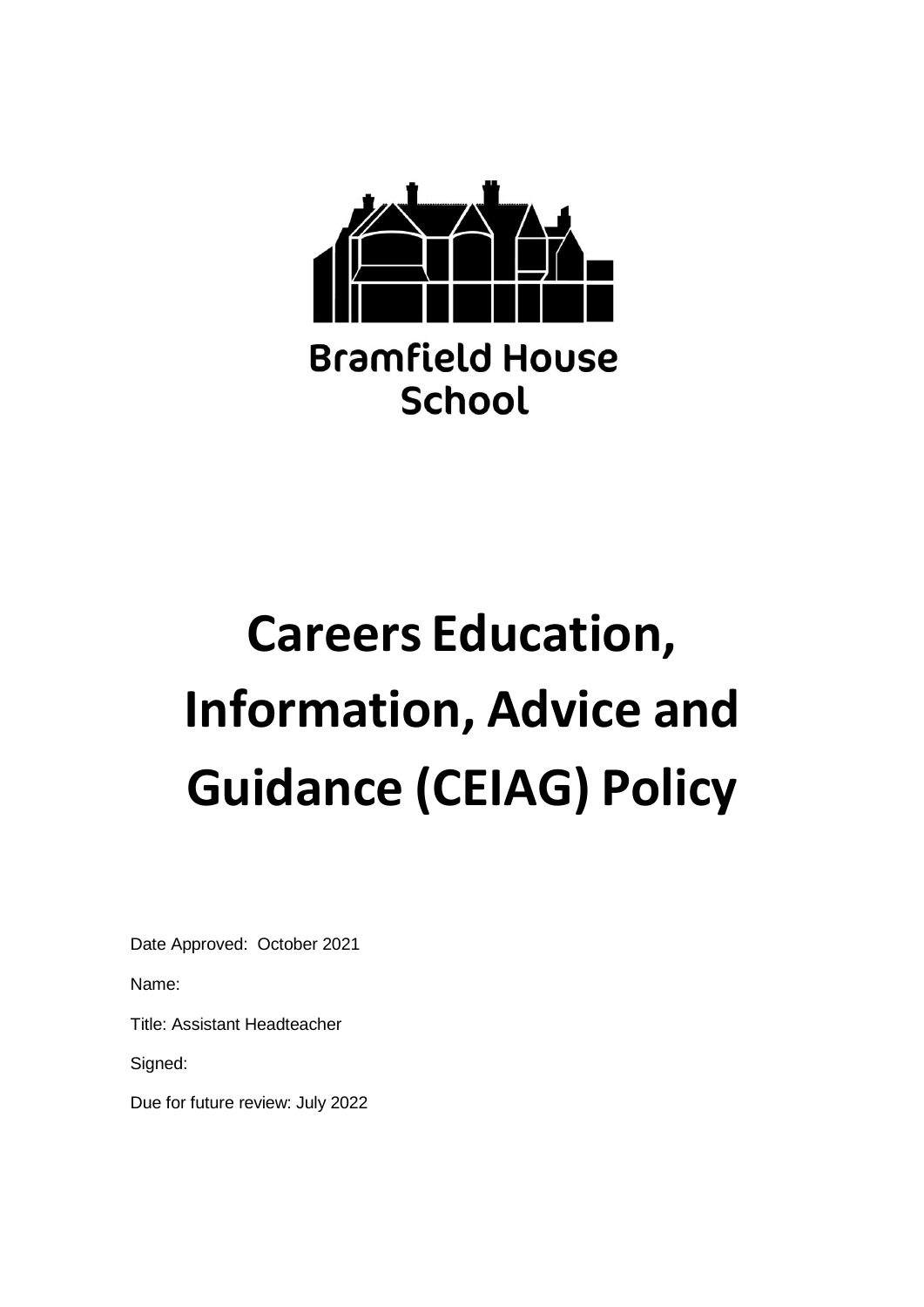# **Careers Education, Information, Advice and Guidance (CEIAG) Policy**

# **Mission Statement**

Bramfield House School supports young people to raise their ability to manage their own behaviour, and develop their knowledge, skills and independence, enabling them to live as full and rich a life as possible.

# **Rationale**

Careers Education and Guidance program can and will make a major contribution to preparing young people for the opportunities, responsibilities and experiences of future life. A planned progressive program of activities supports them in choosing 14 – 19 pathways that suit their interests and abilities and help them to follow a career path and sustain employability throughout their working lives.

# **Commitment**

Bramfield House School is committed to providing our students with a program of careers education, information, advice and guidance (IAG) for all students in years 7 – 13. Bramfield House School will endeavour to follow the National Framework for CEG 11 – 19 in England (DfES, 2003) and other relevant guidance from DCSF, QCA and Ofsted as it appears.

# **Aims**

Bramfield House School, Careers Education and Guidance policy has the following aims:-

- to contribute to strategies for raising achievement, especially by increasing motivation
- to support inclusion, challenge stereotyping and promote equality of opportunity
- to encourage participation in continued learning including higher education and further education
- to develop enterprise and employment skills
- to reduce drop out from and course switching in education and training
- to contribute to the economic prosperity of individuals and communities
- to meet the needs of all our students through appropriate differentiation
- to focus students on their future aspirations
- to involve parents and carers

# **Implementation of Careers Education**

Careers Education is delivered during PSHE lessons and will be supported by staff during appropriate sessions.

# **Equality and Diversity**

Careers education is provided to all students and provision is made to allow all students to access the curriculum. Students are encouraged to follow career paths that suit their interests, skills and strengths with the absence of stereotypes. All students are provided with the same opportunities and diversity is celebrated.

# **Key Stage 3**

A careers, work related learning and enterprise program will be introduced by the school. Years 7 and 8 will investigate their skills, interests and work preferences to match against suitable occupations. They will also research into the labour market and their expectations of job availability. Year 9 will encompass an exploration of KS4 and KS5 future options with a focus on individual career paths.

# **Key Stage 4**

Students in year 10 will have exposure to visits and external speakers to provide impartial careers advice and options. Students will visit various local employers to gain an insight into varying professions and will have the opportunity to complete one week of work experience during a careers activities week or at a set time period to be agreed between the school, employer, parent and pupil. Careers interviews will be available for those who require it. Students in Year 11 will focus on post 16 personal statements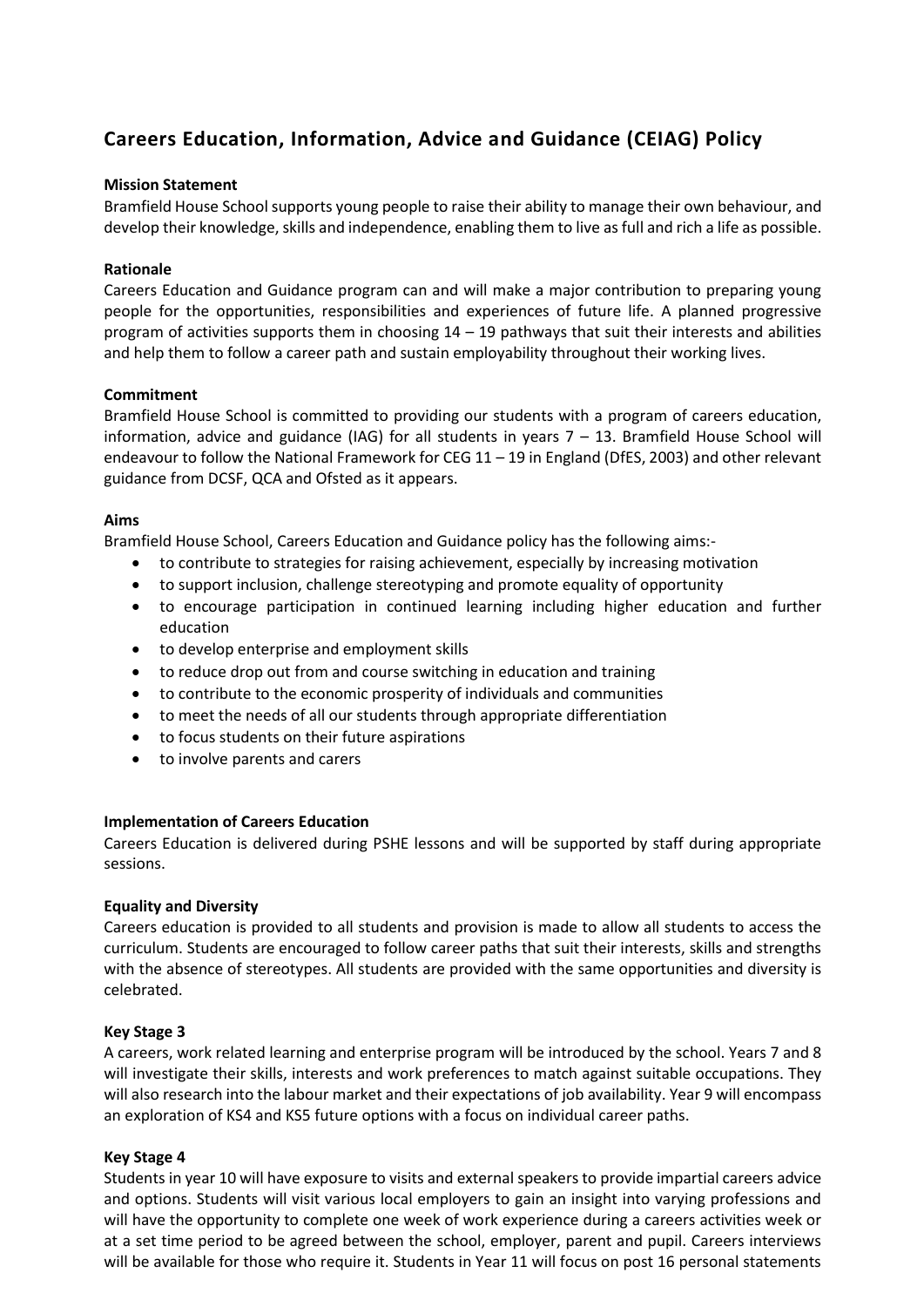and applications during PSHE lessons. Individual action plans and interviews with Beacon East will be available for those who require it. Mock interviews for different pathways and institutions will also be available for those who require it. The focus is post 16 options and the application process.

# **Implementation of Careers Guidance**

- 1. 1:1 careers advice and guidance
- 2. Extra support where appropriate
- 3. Students in Year 9, Year 10 and Year 11 are targeted for extra help by the Secondary SENCO and the onsite Careers Advisers

# **Parents and Carers**

Parental involvement is encouraged at all stages. Parents are kept up to date with careers related information through regular telephone calls and emails.

# **Managemen**t

The Secondary Lead co-ordinates the Careers program and is responsible to his / her Senior Leadership Team line manager. Currently Work Experience is the responsibility of the Careers Advisors. This policy will be reviewed annually as part of the whole-school self- assessment process and will be reviewed by the governors when any additions or amendments are made.

# **Staffing**

All staff contribute to CEG through their roles as key workers and subject teachers. The Careers program is planned, monitored and evaluated by the Careers Lead. The Secondary SENCO and onsite Careers Advisers will liaise with external providers to ensure that specialist career guidance is available when required.

# **Curriculum**

The Careers program includes careers education sessions, career guidance activities (group work and individual interviews), information and research activities, work related learning and individual learning activities. Careers lessons are part of the schools PSHE curriculum. Other events and activities are planned and organised separately throughout the year.

# **Statement of entitlement**

Pupils of Bramfield House School are entitled to receive Careers education, information, advice and guidance (CEIAG)

The CEIAG will help pupils to:

- Understand themselves, their interests, likes and dislikes, what they are good at and how this affects the choices they make.
- Find out about different courses, what qualifications they might need and what opportunities there might be
- Develop the skills they may need for working life
- Make realistic, but ambitious, choices about courses and jobs
- Develop a plan of action for the future
- Understand the different routes after Year 11 including training, further and higher education and jobs
- Be able to make effective applications for jobs, training and further and higher education
- Develop their interview skills
- Improve their confidence

# **Pupils will receive:**

- Careers lessons
- Guided advice from careers Advisers
- Interviews with the Beacon East Personal Adviser /Designated IAG
- Work experience